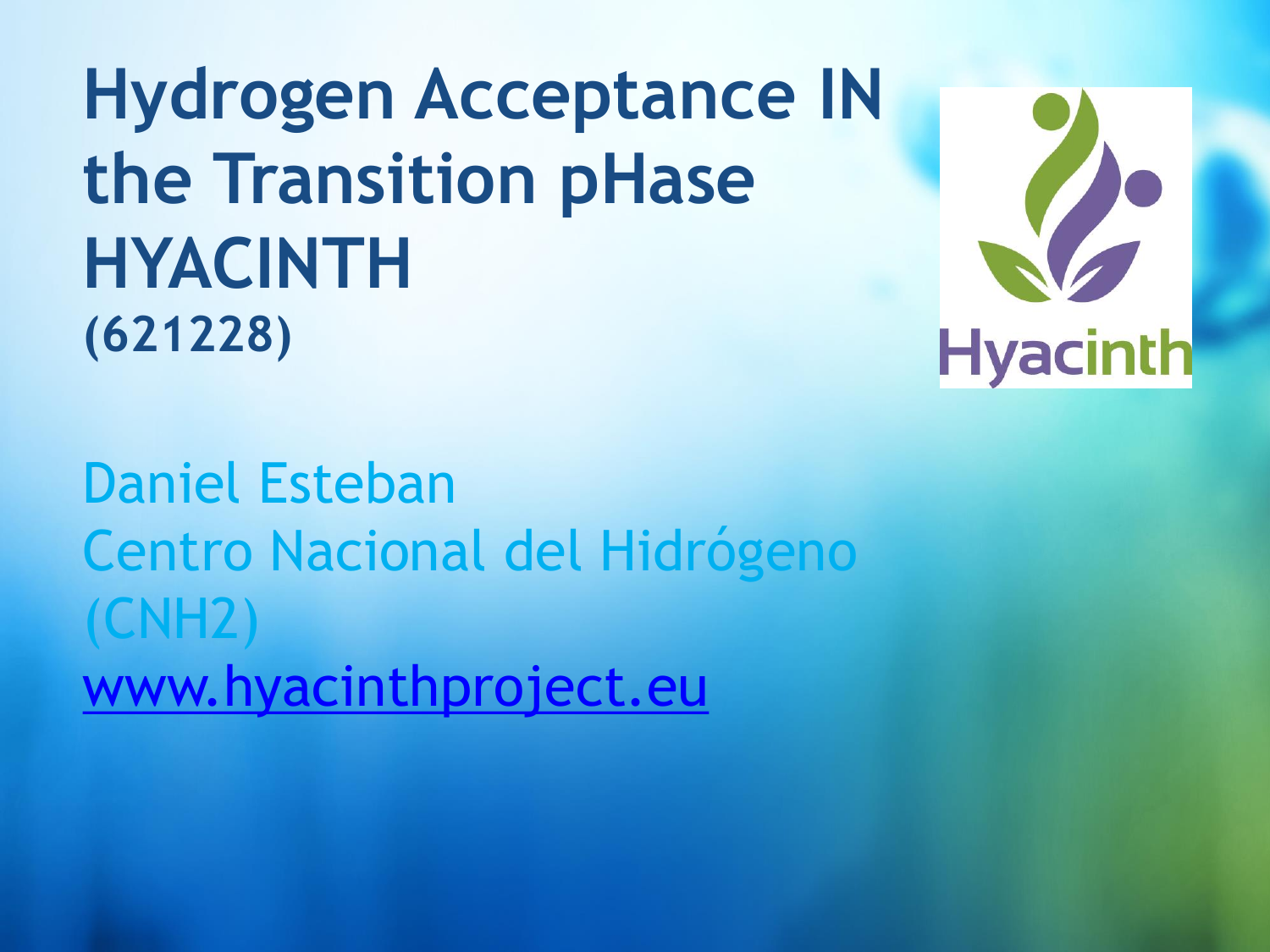# **PROJECT OVERVIEW**

- SP1-JTI-FCH.2013.5.3 (Cross-cutting issues) "Social acceptance of FCH technologies throughout Europe"
- Start date: 2014/09/01 End date: 2017/02/28
- Budget: 999,383 €
- FCH JU contribution: 661,584  $\epsilon$
- Summary: to carry out a study through interviews and questionaries to gain a deeper understanding of the social acceptance of FCH technologies across Europe in the transition phase, between demonstration projects and a full market deployment.
- Stage of implementation (40% project duration passed)

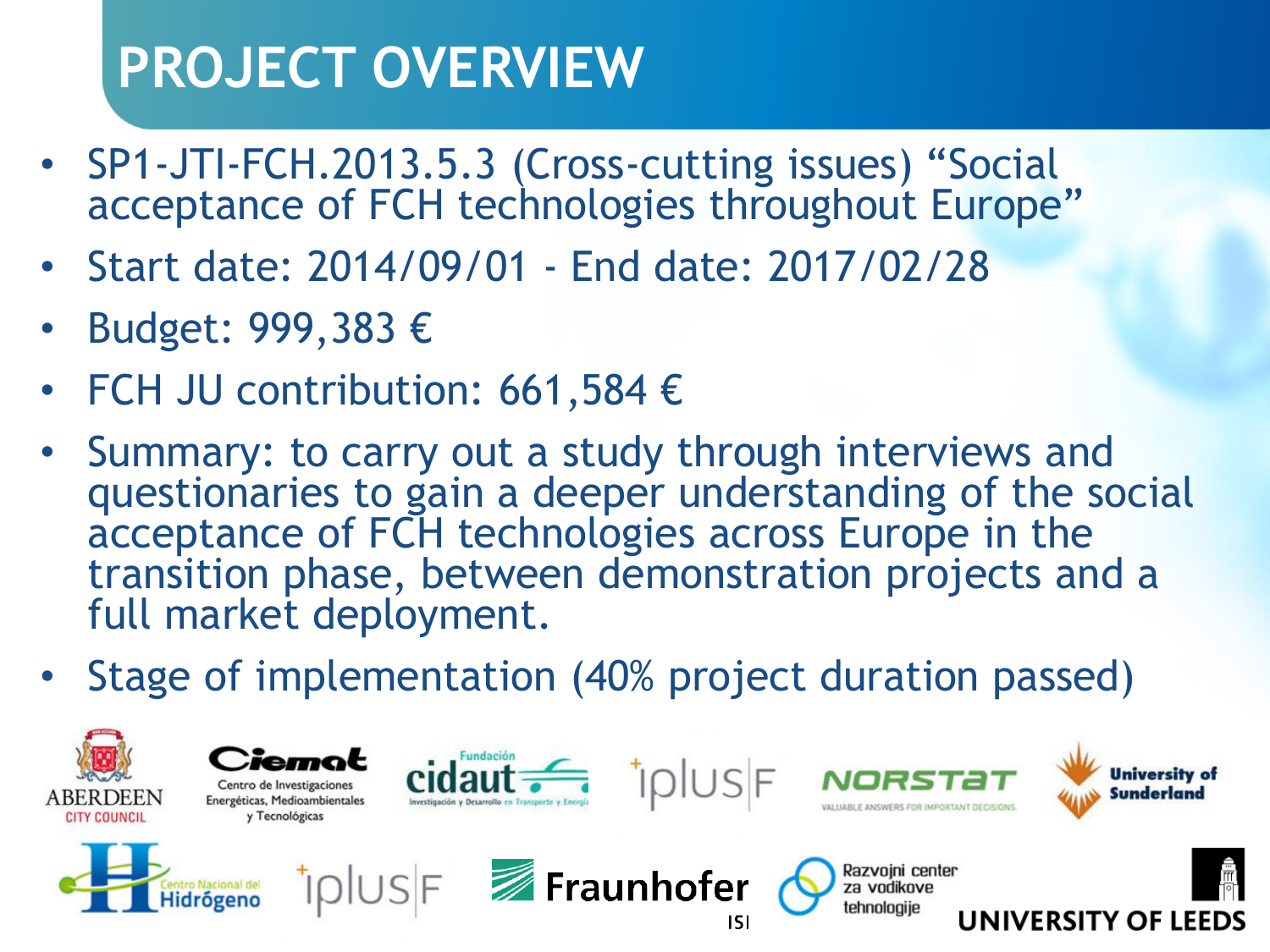| <b>Programme</b><br>objective/target                                                                                            | Project<br>objective/target                                                                                                                                            | Project<br>achievements<br>to-date                                                 | <b>Expected final</b><br>achievement                                                                                         |  |  |  |
|---------------------------------------------------------------------------------------------------------------------------------|------------------------------------------------------------------------------------------------------------------------------------------------------------------------|------------------------------------------------------------------------------------|------------------------------------------------------------------------------------------------------------------------------|--|--|--|
| <b>AIP</b>                                                                                                                      |                                                                                                                                                                        |                                                                                    |                                                                                                                              |  |  |  |
| <b>Current state</b><br>of public<br>awareness and<br>public<br>acceptance of<br><b>FCH</b><br>technologies in<br><b>Europe</b> | Interviews of<br>up to 7,000<br>European<br>citizens and<br>455<br>stakeholders in<br>7 different<br>countries with<br>different<br>degree of<br>penetration of<br>FCH | Developing the<br>methodology<br>design and the<br>design of the<br>questionnaires | <b>Interviews</b><br>carried out in 7<br>countries with<br>different FCH<br>support and<br>useful<br>information<br>obtained |  |  |  |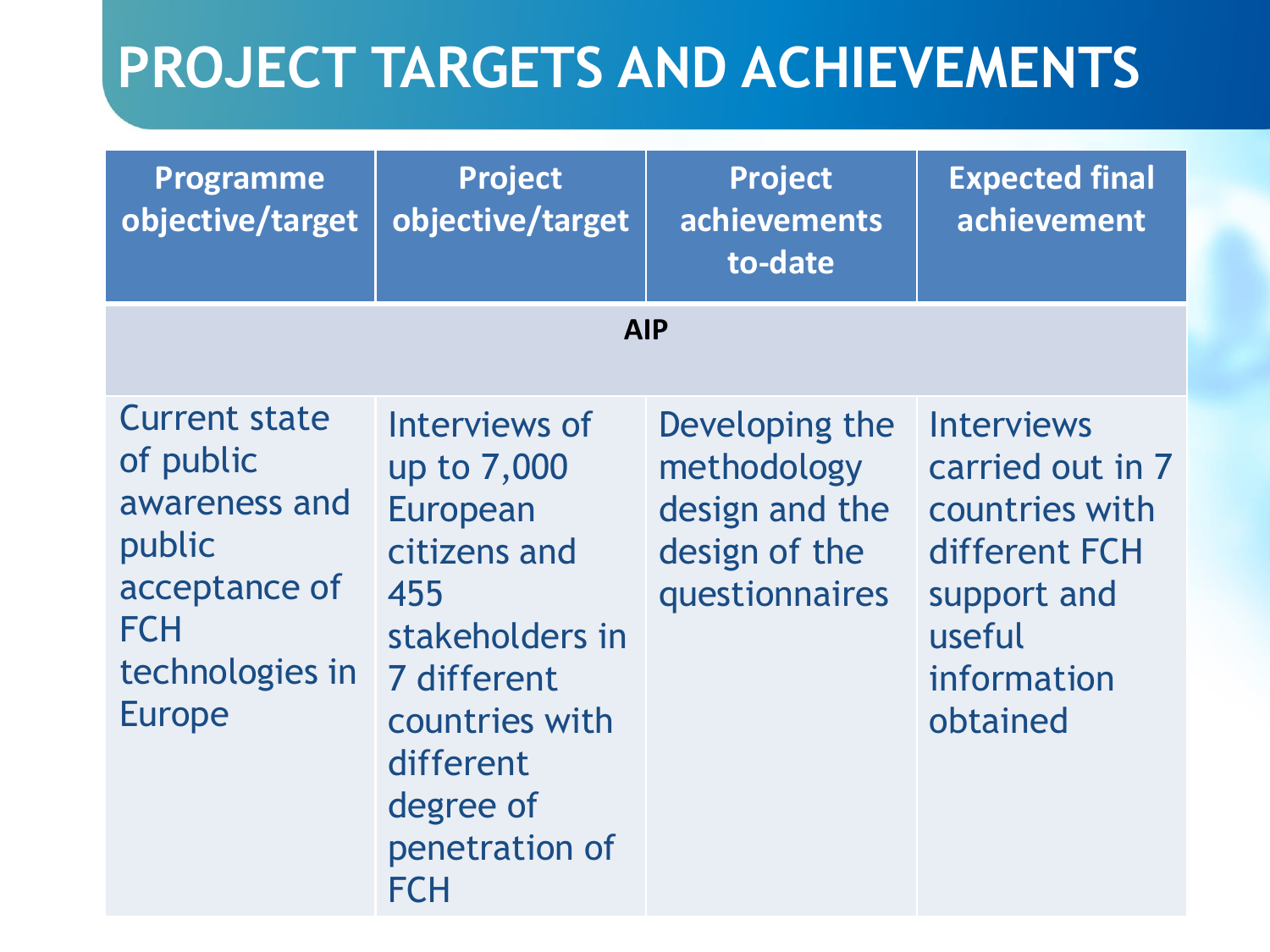| <b>Programme</b><br>objective/target                                                                                                                      | Project<br>objective/target                                                                               | Project<br>achievements<br>to-date                                                                                    | <b>Expected final</b><br>achievement                                                                                                                        |  |  |  |
|-----------------------------------------------------------------------------------------------------------------------------------------------------------|-----------------------------------------------------------------------------------------------------------|-----------------------------------------------------------------------------------------------------------------------|-------------------------------------------------------------------------------------------------------------------------------------------------------------|--|--|--|
| <b>AIP</b>                                                                                                                                                |                                                                                                           |                                                                                                                       |                                                                                                                                                             |  |  |  |
| What kind of<br>fears is<br>associated with<br><b>FCH</b><br>technologies to<br>date? How is<br>hydrogen safety<br>perceived by<br>the general<br>public? | Identify the<br>main drivers of<br>social<br>awareness and<br>acceptance of<br><b>FCH</b><br>technologies | To be done in<br>2016. Analysis<br>of the<br>information<br>obtained<br>though<br>questionnaires<br>and<br>interviews | Identify the main<br>drivers to provide<br>recommendations<br>on how and what<br>to best<br>communicate and<br>engage general<br>public and<br>stakeholders |  |  |  |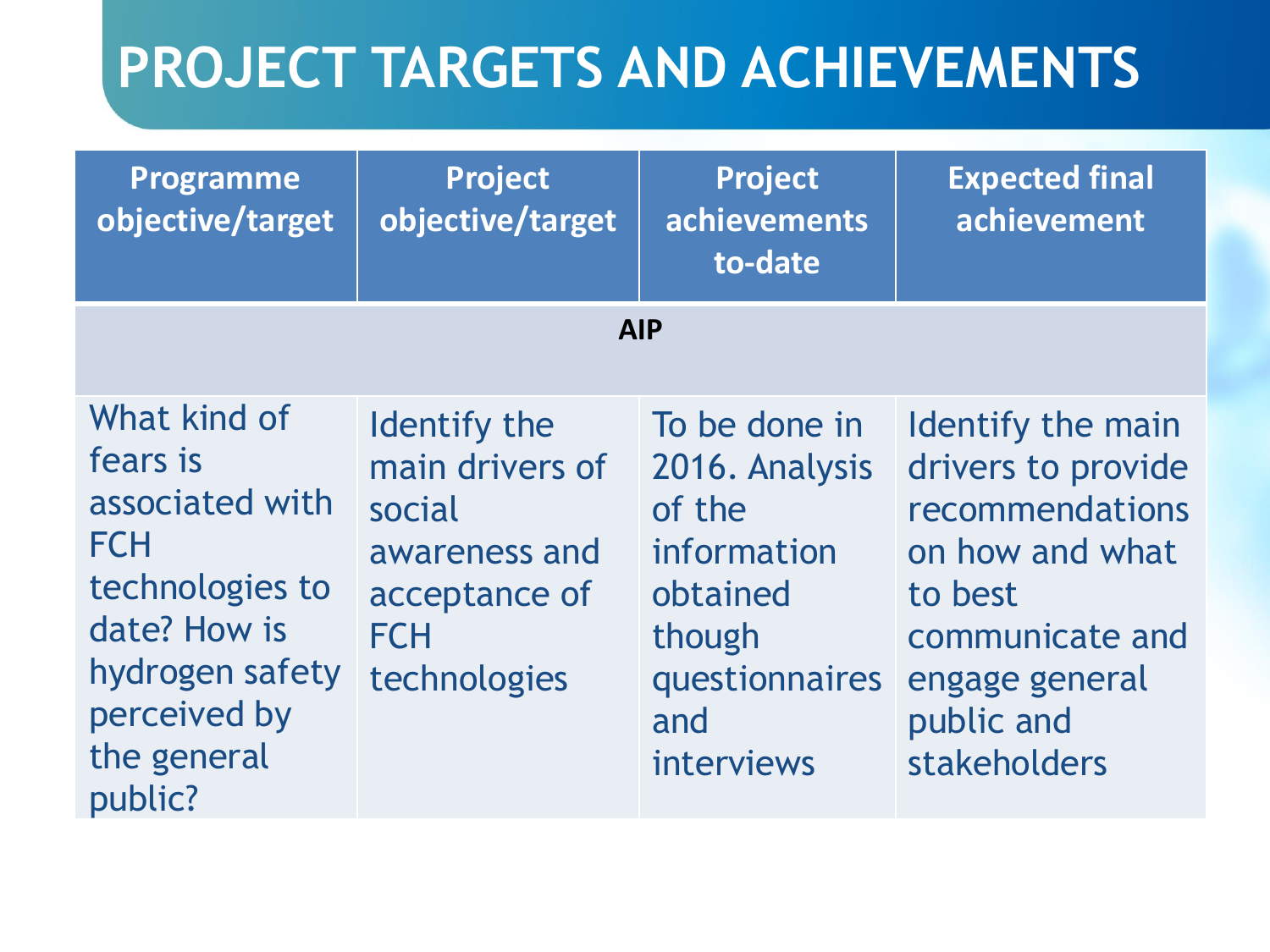| Programme<br>objective/target                                                                                        | Project<br>objective/target                                                                                                          | Project<br>achievements<br>to-date | <b>Expected final</b><br>achievement                                                                                                                                               |  |  |  |
|----------------------------------------------------------------------------------------------------------------------|--------------------------------------------------------------------------------------------------------------------------------------|------------------------------------|------------------------------------------------------------------------------------------------------------------------------------------------------------------------------------|--|--|--|
| <b>AIP</b>                                                                                                           |                                                                                                                                      |                                    |                                                                                                                                                                                    |  |  |  |
| How can a<br>successful<br>transition<br>towards the use<br>of hydrogen in<br>the mobility<br>sector be<br>achieved? | Development of<br>a toolbox to<br>support FCH<br>stakeholders in<br>the<br>development of<br>products,<br>services,<br>applications, | To be done in<br>2016 - 2017.      | Social acceptance<br>research toolbox<br>developed,<br>enabling a<br>regional<br>understanding of<br>the acceptance<br>process and<br>providing tools to<br>manage<br>expectations |  |  |  |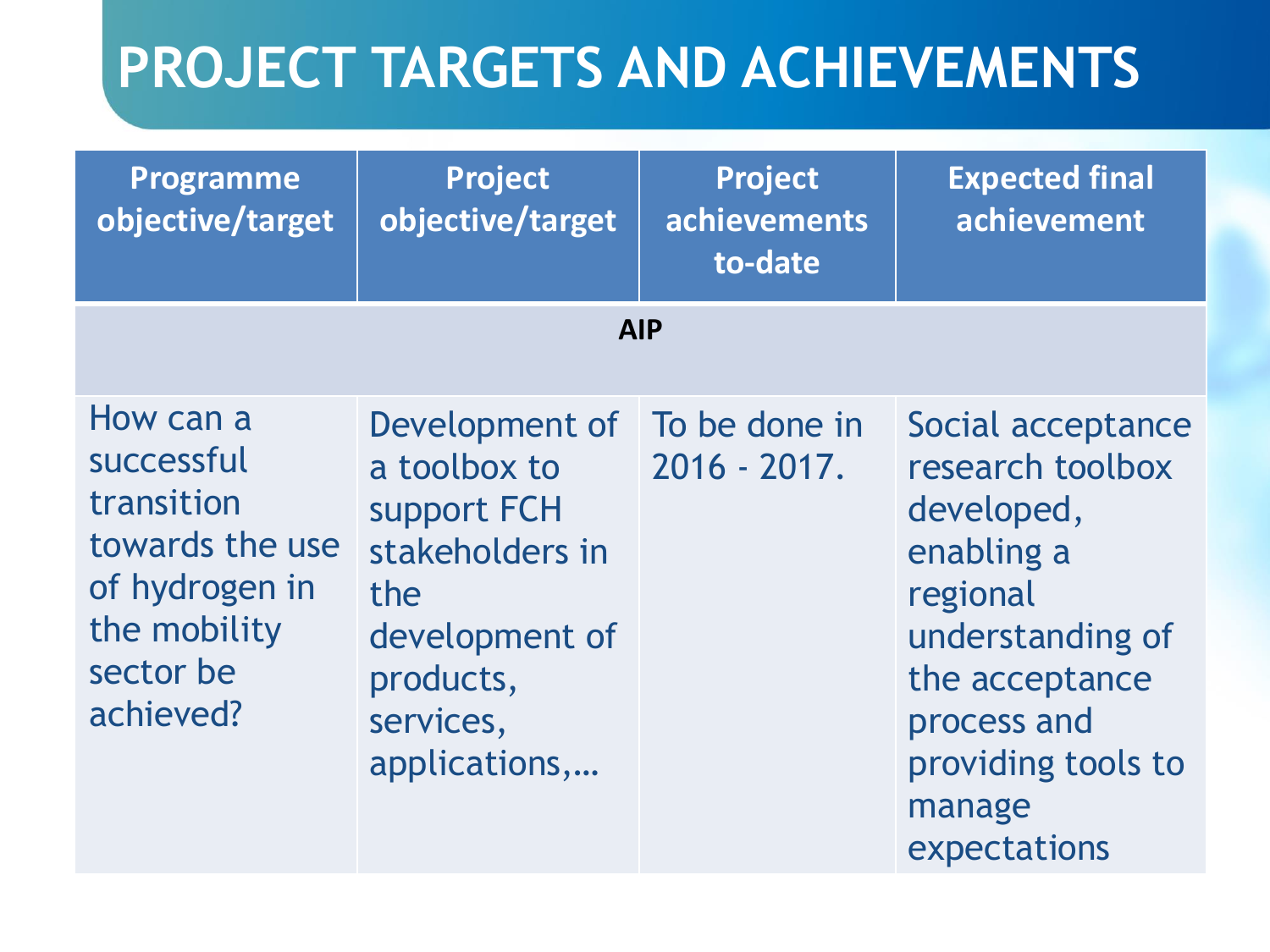- Main 3 targets:
	- Identify and understand social awareness and acceptance for FCH technologies,
	- Identify its main drivers, and
	- To develop a support toolbox for stakehoders, as a tool to manage expectations and to increase acceptance.
- Transport, stationary and special FCH applications are considered (**what needs to be accepted?**)
- To reach these objectives, up to 7,000 general public and 455 stakeholders are going to be interviewed in 7 European countries (**who is going to accept?**)
- Target is the transition phase (**when is acceptance needed?**)



• Next steps: to **finish the questionnaires development and to carry out the interviews**. Then, analysis of the information obtained and the development of the toolbox.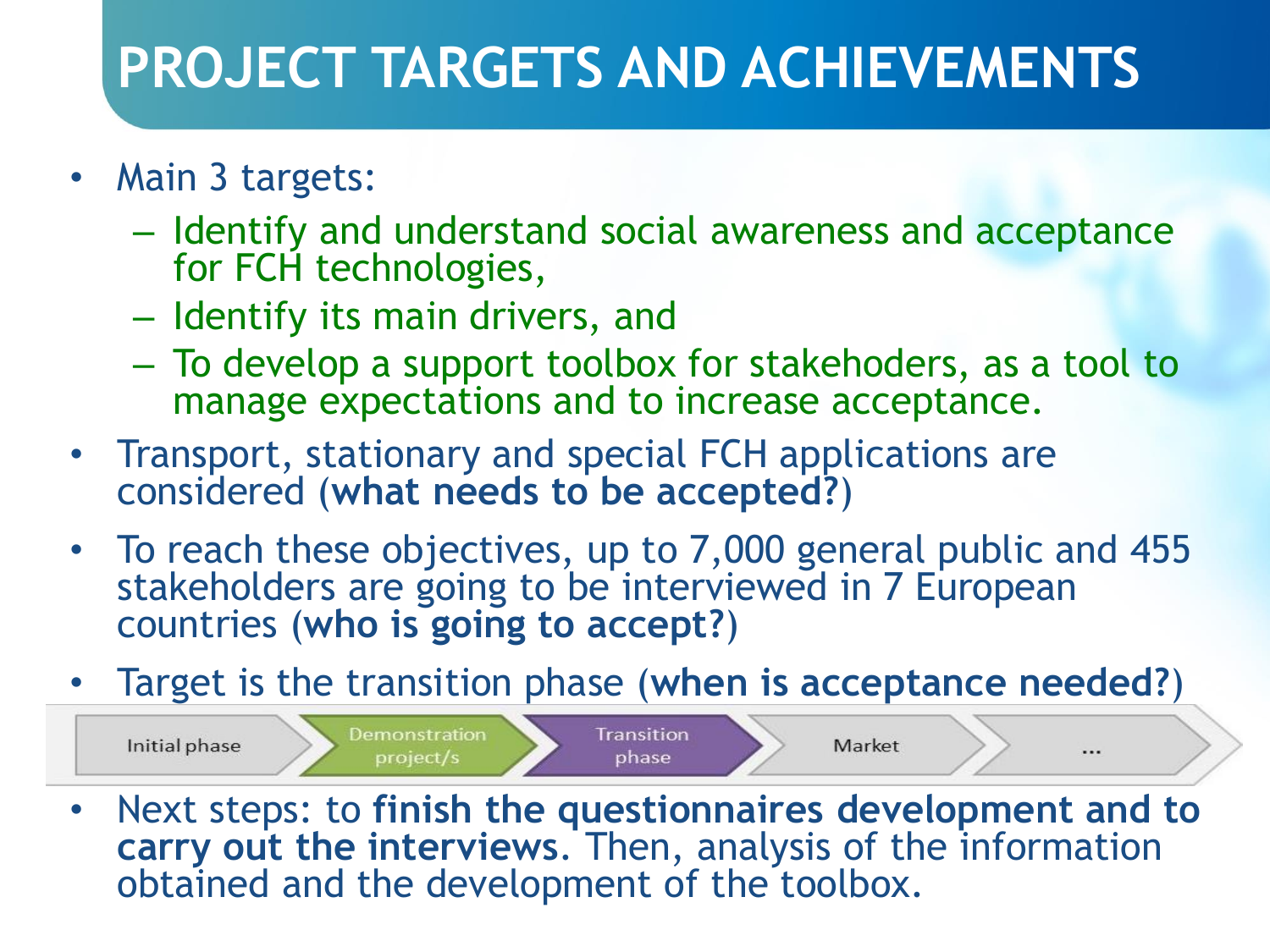#### **RISKS AND MITIGATION**

- Low response rate (public and stakeholders)
	- To obtain not useful information or not to obtain enough information, should be mitigated through checking answers periodically and sending updates adjusting a question.
- Not able to get the contact of key stakeholders in any of the selected countries (i.e. where no partner is present in the project)
	- Not to obtain the information expected, should be mitigated with a plan for each country contacts and for the ones which low response rate, to get the contacts needed through FCH workshops and events.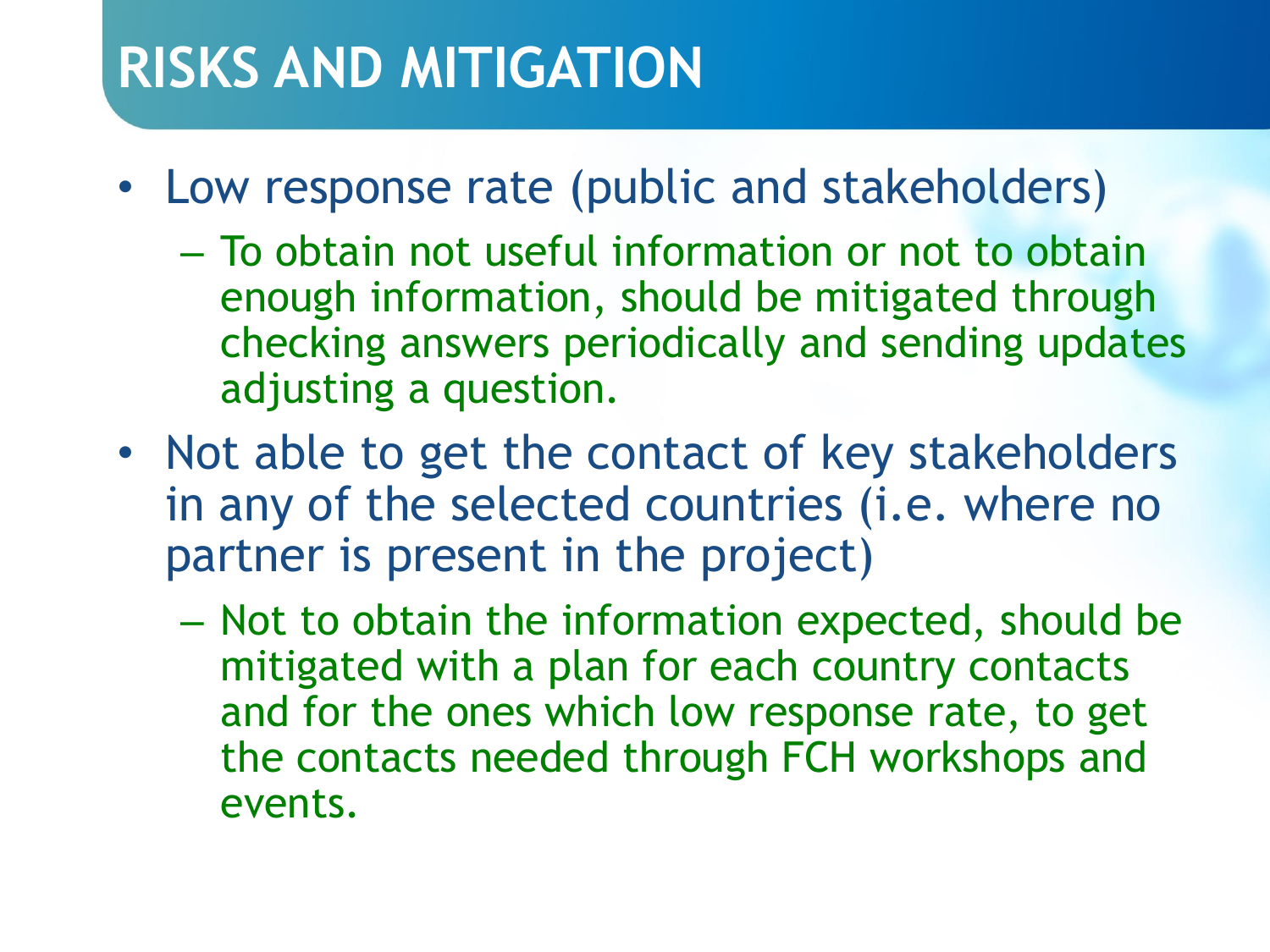#### **RISKS AND MITIGATION**

- Interface problems within WP
	- Increase collaboration between WP. Support of the project coordinator and establishment of support committees in the project.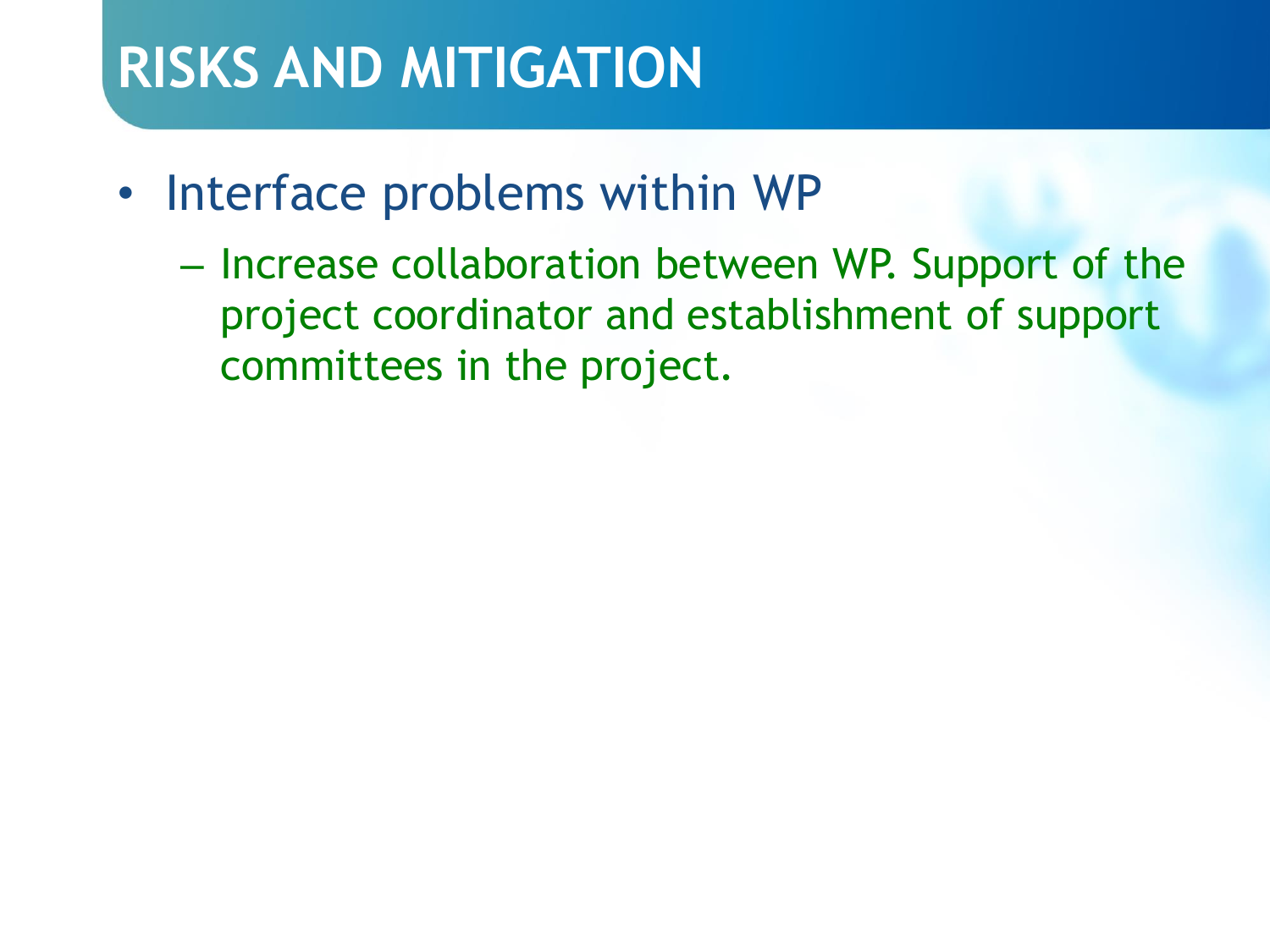#### **SYNERGIES WITH OTHER PROJECTS AND INITIATIVES**

- Some **FCH demonstration projects** will be addressed as they have been developed or are under development in several countries with different applications (transport, stationary, special markets). Some of them also have carried out studies of social awareness and acceptance (i.e. CHIC).
- Some of the **main partners of these projects**  would be potential stakeholders to be interviewed.
- The **main findings** of some of the projects will be analyzed in the methodology design.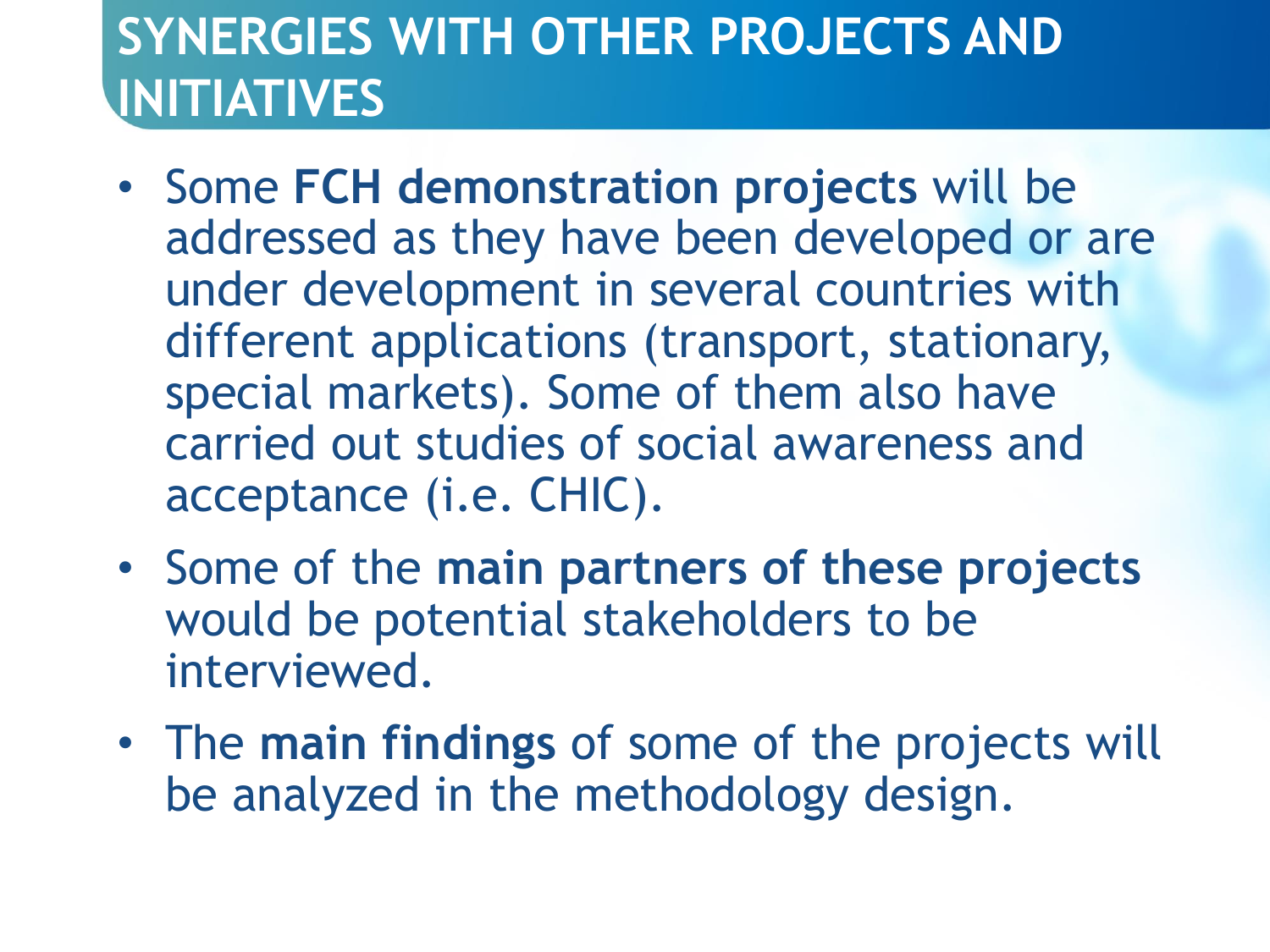## **DISSEMINATION ACTIVITIES**

- Programme Review Days 2015 & 2016
- WHEC 2016
- National level Conferences, with up to 5 workshops organised/attended by project in parallel. TBD to make presentations of the toolbox.
- Publications and patents not defined yet
- Project webpage: www.hyacinthproject.eu